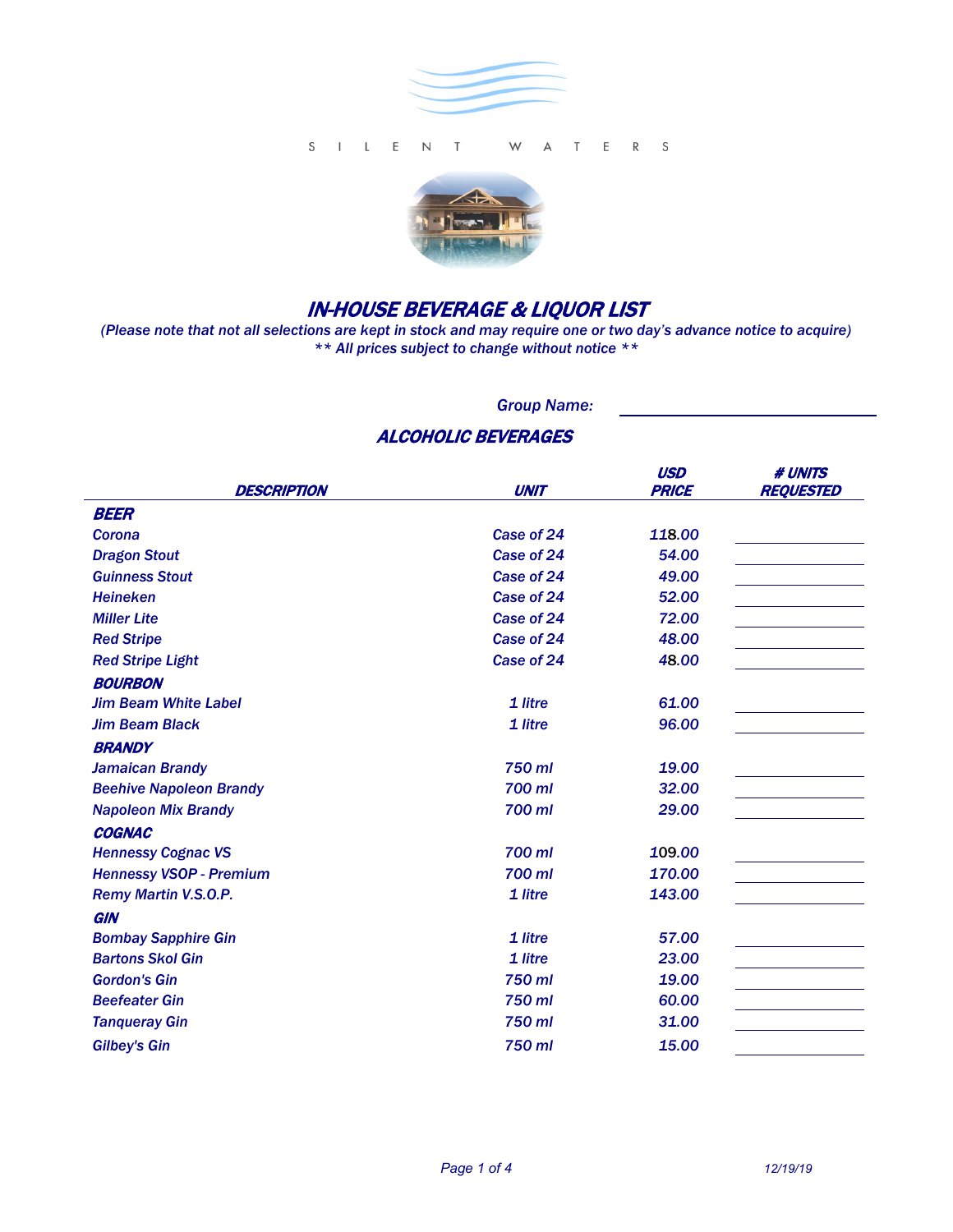

## SILENT WATERS

|                                      |             | <b>USD</b>   | # UNITS          |
|--------------------------------------|-------------|--------------|------------------|
| DESCRIPTION                          | <b>UNIT</b> | <b>PRICE</b> | <b>REQUESTED</b> |
| <b>LIQUORS &amp; VERMOUTH</b>        |             |              |                  |
| <b>Amaretto</b>                      | 1 litre     | 74.00        |                  |
| <b>Bailey's Irish Cream</b>          | 750 ml      | 28.00        |                  |
| <b>Bartons Sour Apple Schnapps</b>   | 750 ml      | 30.00        |                  |
| <b>Benedictine</b>                   | 1 litre     | 43.00        |                  |
| <b>Compari</b>                       | 750 ml      | 23.00        |                  |
| <b>Chambord</b>                      | 750 ml      | 60.00        |                  |
| <b>Cointreau</b>                     | 1 litre     | 68.00        |                  |
| Crème de Cacao                       | 1 litre     | 23.00        |                  |
| Crème de Menthe (white)              | 750 ml      | 23.00        |                  |
| Crème de Menthe (green)              | 750 ml      | 23.00        |                  |
| <b>Grand Marnier</b>                 | 1 litre     | 115.00       |                  |
| Kahlua                               | 1 litre     | 63.00        |                  |
| <b>Passoa Passion Fruit</b>          | 750 ml      | 30.00        |                  |
| Sambuca Ramana                       | 1 litre     | 47.00        |                  |
| <b>Sangsters Rum Cream</b>           | 750 ml      | 19.00        |                  |
| <b>Tia Maria</b>                     | 1 litre     | 61.00        |                  |
| <b>Triple Sec</b>                    | 1 litre     | 21.00        |                  |
| <b>RUMS</b>                          |             |              |                  |
| <b>Appleton Special</b>              | 750 ml      | 25.00        |                  |
| <b>Appleton Estate 12 Year Rum</b>   | 1 litre     | 63.00        |                  |
| <b>Appleton Estate Reserve Blend</b> | 750 ml      | 40.00        |                  |
| <b>Barcardi Select</b>               | 1 litre     | 43.00        |                  |
| <b>Barcardi 8 Year Rum</b>           | 1 litre     | 60.00        |                  |
| <b>Barcardi White</b>                | 1 litre     | 43.00        |                  |
| <b>Bacardi Gold</b>                  | 750 ml      | 39.00        |                  |
| <b>Cocomania</b>                     | 750 ml      | 26.00        |                  |
| Coruba Dark                          | 750 ml      | 19.00        |                  |
| <b>Myers Dark Rum</b>                | 750 ml      | 34.00        |                  |
| <b>White Overproof</b>               | 750 ml      | 26.00        |                  |
| Wray & Nephew Rum (8 years)          | 750 ml      | 24.00        |                  |
| <b>TEQUILA</b>                       |             |              |                  |
| <b>Bartons Montezuma Gold</b>        | 1 litre     | 43.00        |                  |
| <b>Jose Cuervo Especial</b>          | 750 ml      | 42.00        |                  |
| <b>Jose Cuervo - Gold</b>            | 750 ml      | 41.00        |                  |
| <b>Patron Silver</b>                 | 750 ml      | 121.00       |                  |
| <b>Patron Anejo</b>                  | 750 ml      | 132.00       |                  |
| <b>Patron Reposado</b>               | 750 ml      | 130.00       |                  |
| <b>VERMOUTH</b>                      |             |              |                  |
| <b>Martini &amp; Rossi Red</b>       | 1 litre     | 24.00        |                  |
| <b>Martini &amp; Rossi White</b>     |             | 21.00        |                  |
|                                      | 1 litre     |              |                  |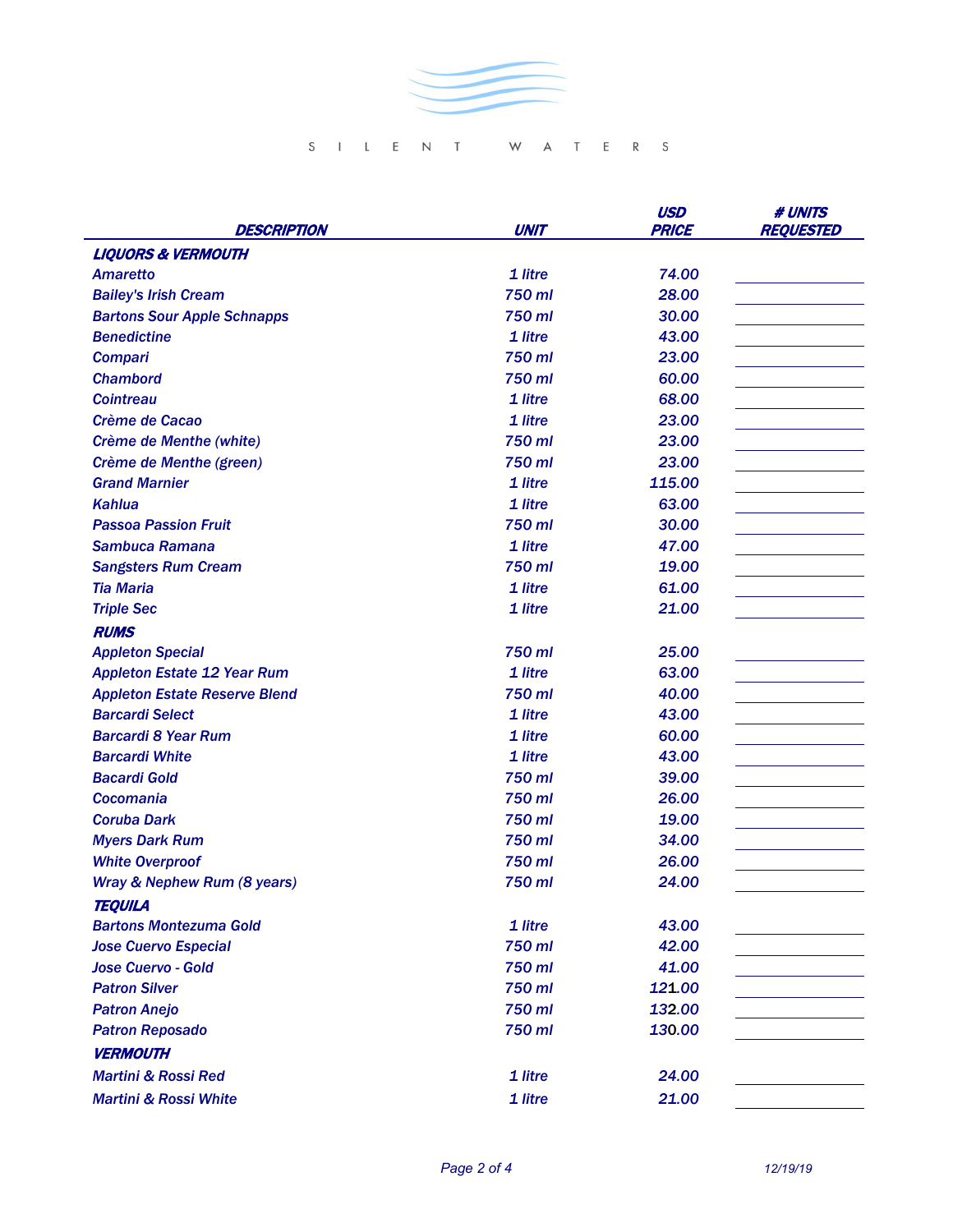

## SILENT WATERS

| <b>DESCRIPTION</b>                      | <b>UNIT</b> | <b>USD</b><br><b>PRICE</b> | <b># UNITS</b><br><b>REQUESTED</b> |
|-----------------------------------------|-------------|----------------------------|------------------------------------|
| <b>VODKA</b>                            |             |                            |                                    |
| Absolut Blue Vodka, Regular             | 750 ml      | 39.00                      |                                    |
| <b>Bartons Skol Vodka</b>               | 1 litre     | 22.00                      |                                    |
| <b>Belvedere</b>                        | 750 ml      | 97.00                      |                                    |
| <b>Chopin</b>                           | 750 ml      | 62.00                      |                                    |
| <b>Chopin</b>                           | 1 litre     | 87.00                      |                                    |
| <b>Finlandia Vodka</b>                  | 1 litre     | 35.00                      |                                    |
| <b>Finlandia Cranberry Fusion Vodka</b> | 1 litre     | 37.00                      |                                    |
| <b>Finlandia Lime Fusion Vodka</b>      | 1 litre     | 35.00                      |                                    |
| <b>Grey Goose Vodka</b>                 | 750 ml      | 56.00                      |                                    |
| <b>Grey Goose Vodka</b>                 | 1 litre     | 65.00                      |                                    |
| <b>Grey Goose Le' Citron Vodka</b>      | 750 ml      | 67.00                      |                                    |
| <b>Ostrov Vodka</b>                     | 750 ml      | 12.00                      |                                    |
| <b>Smirnoff Vodka</b>                   | 750 ml      | 26.00                      |                                    |
| Stolichnaya Vodka                       | 750 ml      | 45.00                      |                                    |
| <b>WHISKEY</b>                          |             |                            |                                    |
| <b>Canadian Club</b>                    | 1 litre     | 62.00                      |                                    |
| <b>Chivas Regal</b>                     | 750 ml      | 94.00                      |                                    |
| <b>Crown Royal</b>                      | 750 ml      | 53.00                      |                                    |
| <b>Dewar's White Label</b>              | 750 ml      | 39.00                      |                                    |
| <b>Dewar's 12 Year Special Reserve</b>  | 750 ml      | 50.00                      |                                    |
| <b>Glenlivet</b>                        | 750 ml      | 103.00                     |                                    |
| <b>Jack Daniels</b>                     | 750 ml      | 79.00                      |                                    |
| <b>Jameson Irish Whiskey</b>            | 750 ml      | 106.00                     |                                    |
| Johnnie Walker, Black Label             | 750 ml      | 50.00                      |                                    |
| Johnnie Walker, Red Label               | 750 ml      | 30.00                      |                                    |
| <b>Teacher's Whiskey</b>                | 750 ml      | 46.00                      |                                    |